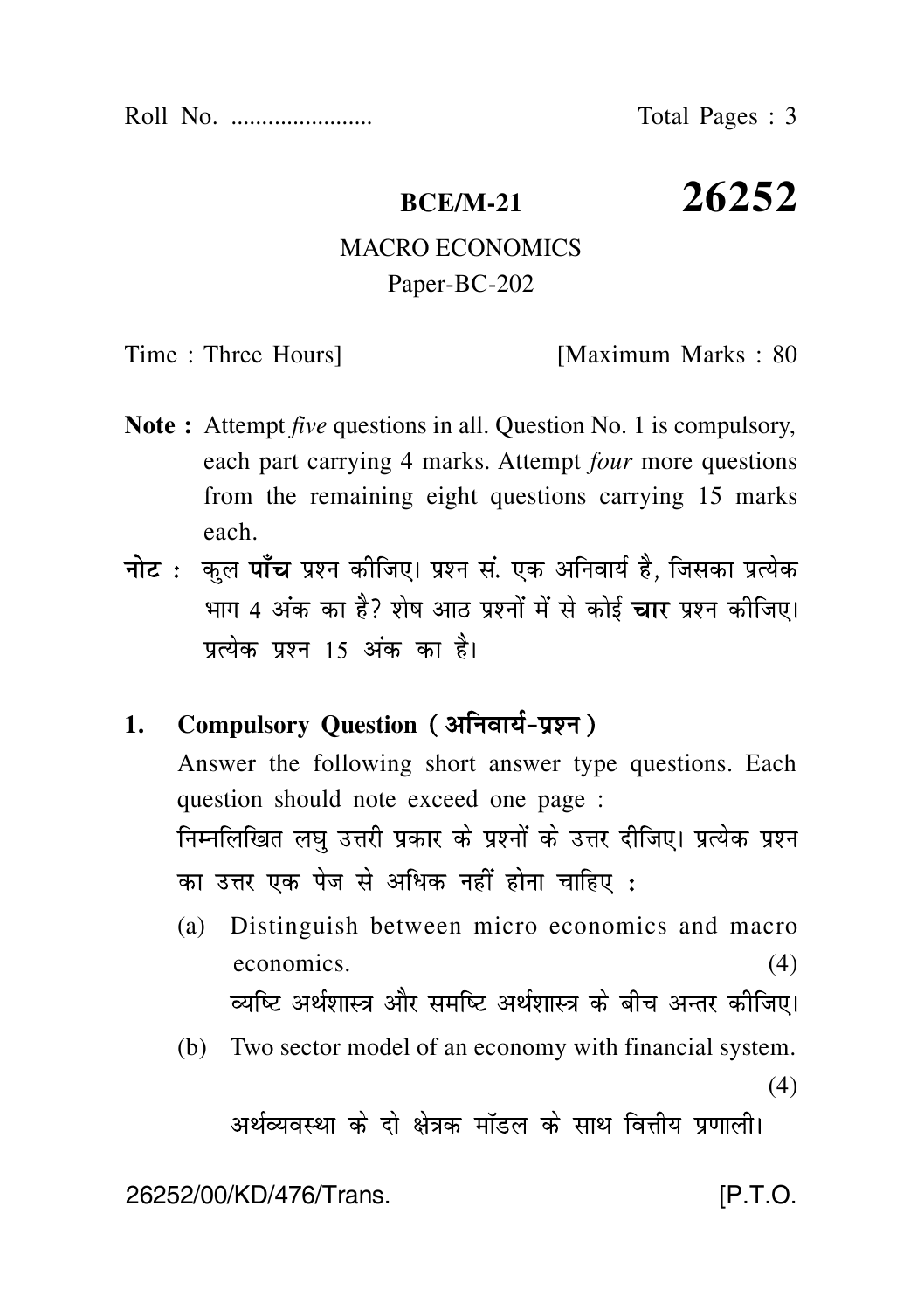- (c) Technical attribute of propensity to consume. (4) उपभोग करने के लिए प्रवृत्ति की तकनीकी विशेषताएं।
- (d) Determinate of Induced Investment. (4) पेरित निवेश का निर्धारक।
- (e) Various phases of Business cycles. व्यापार चक के विभिन्न चरण।
- **2.** Discuss the importance and limitation of macro economics.  $(8+7=15)$ समष्टि अर्थशास्त्र के महत्व और सीमाओं की विवेचना करें।
- **3.** What are the difficulties faced in the measurement of National Income. Also discuss the precautions while extimating National Income by Income Method. (8+7=15) राष्ट्रीय आय के मापन में सामना की जाने वाली कठिनाइयाँ क्या हैं? आय विधि द्वारा राष्टीय आय का अनमान लगाते समय की सावधानियों को भी विवेचना करें।
- **4.** Define Investment. Discuss the factor which govern the inducement to invest in a capitalist economy.  $(12+3=15)$ निवेश को परिभाषित करें। पंजीवादी अर्थव्यवस्था में निवेश करने की पेरणा को नियंत्रित करने वाले कारकों की विवेचना करें।
- **5.** Explain Keynes' Psychological Law of Consumption. What are its implications?  $(10+5=15)$ कीन्स के उपभोग के मनोवैज्ञानिक नियम की व्याख्या करें। इसके निहितार्थ क्या हैं?

26252/00/KD/476 2